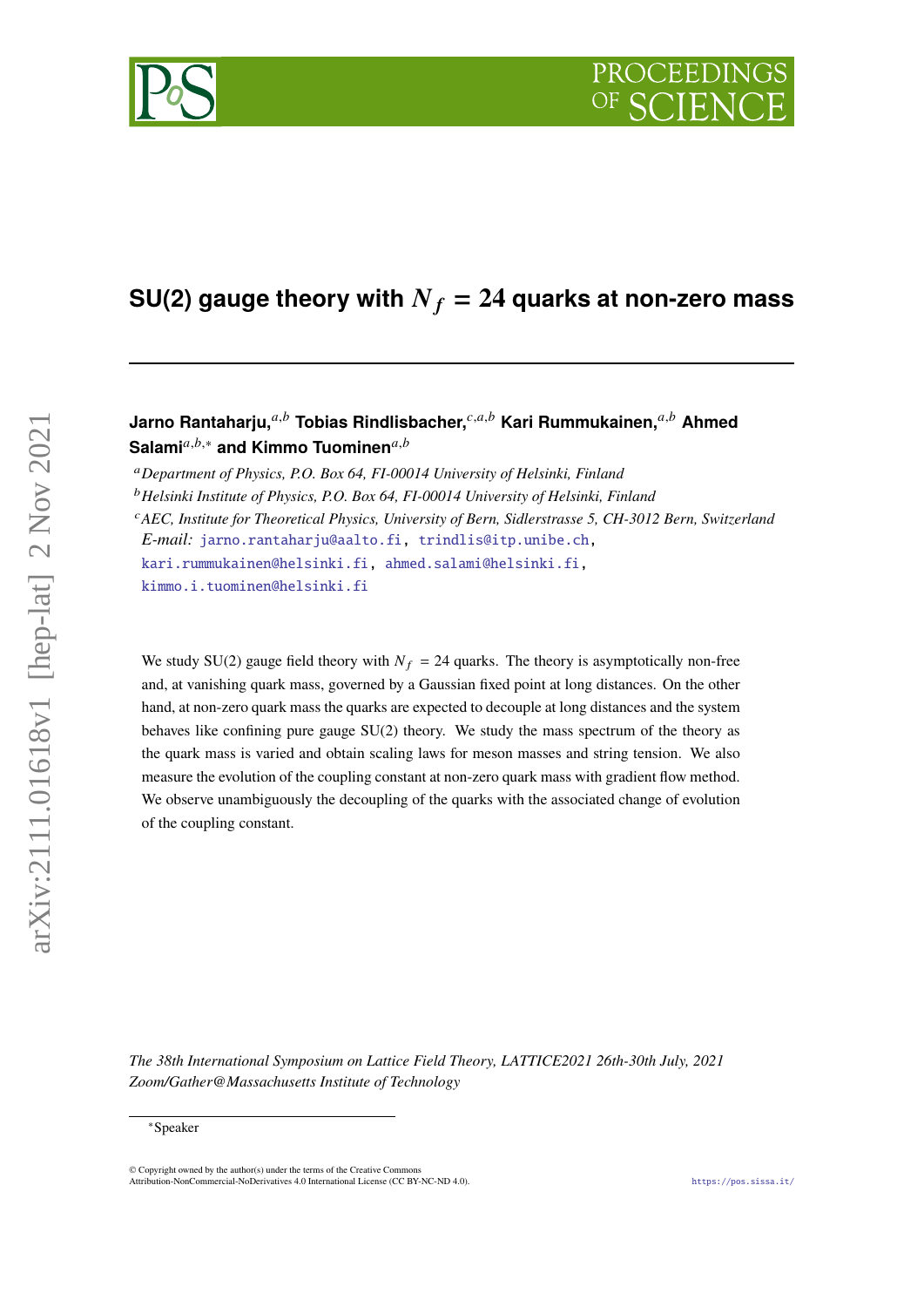#### **1. Introduction**

The behaviour of  $SU(N)$  gauge field theories as the energy scale is varied is largely dictated by their matter content. Due to their applications in beyond Standard Model scenarios, asymptotically free theories with an infrared fixed point [\[1–](#page-6-0)[4\]](#page-6-1) have recently attracted attention. On the lattice the properties of this type of theories have been studied for SU(2) gauge theory with matter fields in the fundamental  $[5-9]$  $[5-9]$  or adjoint  $[10-18]$  $[10-18]$  representation.

Much less is known about theories which are not asymptotically free. In this case the coupling constant does not vanish at high energy, but typically diverges at a Landau pole. For  $SU(N)$  gauge theory with fundamental representation Dirac fermions this happens when the number of fermions  $N_f$  is larger than 11 $N/2$ . While these theories are not directly relevant for the Standard Model, they pose a challenge for our understanding of the gauge field dynamics and the applicability of lattice computation methods.

In this work we study SU(2) gauge field theory with  $N_f = 24$  massive quarks. In an earlier work we studied the evolution of the coupling at vanishing quark mass [\[19\]](#page-7-2), with results which agreed with expectations: the coupling vanished at long distances (Gaussian IRFP), and the short distance behaviour was compatible with the Landau pole. However, a non-vanishing quark mass introduces an additional scale to the system: while the UV properties remain to a large extent unaffected, the IR physics changes dramatically: quarks are expected to decouple at energy scales less than the quark mass, and the behaviour of the theory approaches that of the confining pure gauge  $SU(2)$  theory. The coupling now grows in the infrared instead of vanishing. This behaviour will have implications for the particle spectrum of the theory as the quark mass is varied.

Here we report on a study of the excitation spectrum of the theory as functions of the quark mass, and the evolution of the coupling constant at non-vanishing quark mass. We derive a scaling law, relating the hadron and glueball masses, as well as the string tension, to the quark mass, and obtain unambiguous evidence of the decoupling of the quarks and the reversal of the coupling constant evolution. These results have been reported in refs. [\[20,](#page-7-3) [21\]](#page-7-4).

# <span id="page-1-0"></span>**2. Lattice formulation**

We use Wilson-clover lattice action with hypercubically truncated stout smearing (HEX smear-ing) [\[22\]](#page-7-5). The Sheikholeslami-Wohlert clover coefficient is  $c_{SW} = 1$ , as is often used for HEX smeared fermions [\[17\]](#page-7-6). Simulations are carried out using a hybrid Monte Carlo (HMC) algorithm with leapfrog integrator and chronological initial values for the fermion matrix inversion [\[23\]](#page-7-7). The HMC trajectories have unit-length and the number of leapfrog steps is tuned to yield acceptance rates above 80%.

The bare lattice gauge coupling is parametrized with  $\beta_L = 4/g_{0,lat}^2$ , and we use values  $\beta_L \in$  $\{0.25, 0.001, -0.25\}$ . Because Wilson fermions induce a positive shift in effective  $\beta_L$  [\[24,](#page-7-8) [25\]](#page-7-9), very small and even negative values of  $\beta_L$  are needed to compensate for this effect with large number of fermions. Lattice sizes are  $V = N_s^3 \times N_t$ , where  $N_s$  and  $N_t$  refer to the number of lattice sites in spatial and temporal direction. These cover values  $N_t \in \{32, 40, 48\}$  and  $N_s \in \{N_t/2, 3N_t/4, N_t\}$ . The physical quark mass  $m_q$  is measured using the lattice PCAC relation [\[26\]](#page-8-0).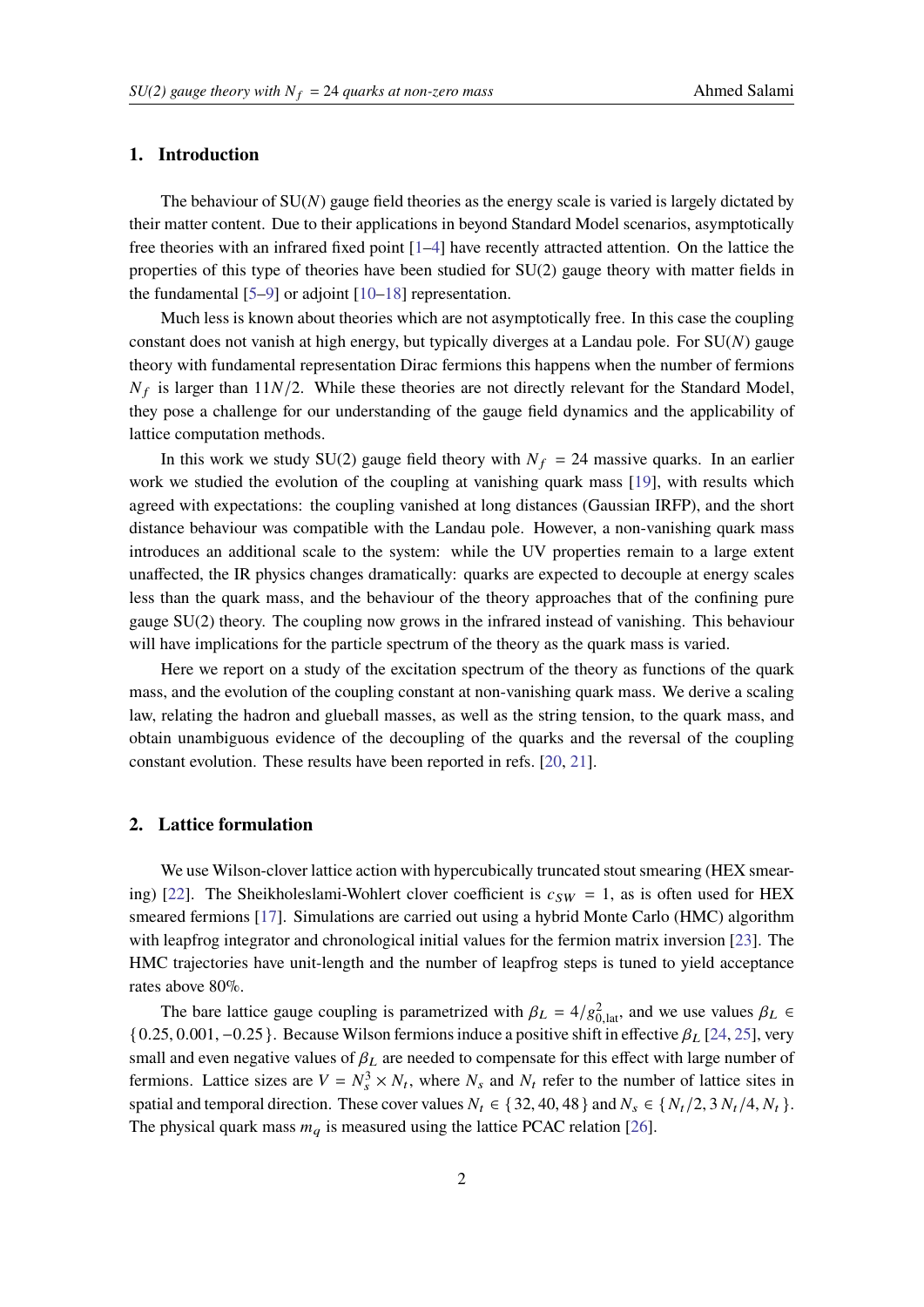The lattice gauge coupling is defined using the gradient flow with the "continuous  $\beta$ -function" approach [\[27\]](#page-8-1), where the gradient flow of the gauge action determines the scale where the coupling is evaluated. This is in contrast with the standard step scaling, where the scale is set by the lattice size [\[28\]](#page-8-2). On a lattice of size  $L^4$  the coupling is defined as a function of the flow length scale  $\lambda_L = \sqrt{8 \tau}$ , where  $\tau$  is the flow time, by [\[29\]](#page-8-3):

<span id="page-2-0"></span>
$$
g_{GF}^{2}(\lambda_{L}, L) = \frac{2 \pi^{2} \lambda_{L}^{4} \langle E(\lambda_{L}) \rangle}{3 (N^{2} - 1)(1 + \delta(\lambda_{L}/L))}.
$$
 (1)

Here  $\langle E(\lambda_L) \rangle$  is the expectation value of the (clover) energy of the gradient flow evolved gauge field at flow scale  $\lambda_L$ , and  $\delta(c)$  is a finite volume correction. The flow is governed by the Lüscher-Weisz action [\[30\]](#page-8-4). The normalization in Eq. [\(1\)](#page-2-0) is such that  $g_{GF}^2$  matches the  $\overline{\text{MS}}$  running coupling at one-loop level. In commonly used renormalization schemes the first two loops are universal (including the gradient flow scheme on a lattice with Dirichlet boundary conditions [\[31\]](#page-8-5)). However, on a periodic lattice gauge field zero modes render the two-loop term non-universal [\[29\]](#page-8-3).

#### **3. Mass spectrum**

We can estimate the expected behaviour of the hadron and confinement scales as the quark mass  $m_a$  vanishes by considering the solution of the 1-loop  $\beta$ -function:

$$
g^{2}(\mu, N_{f}) = \frac{1}{2\beta_{0}^{(N_{f})}\log(\mu/\Lambda)}.
$$
 (2)

Let us take  $N_f = 24$ . Now  $\Lambda = \Lambda_{UV}$  approximates the UV Landau pole,  $\mu < \Lambda_{UV}$  and  $\beta_0^{(24)}$  $\frac{1}{0}$ <sup>(24)</sup>  $\approx$  $-0.0549$ . Thus, when the energy scale  $\mu \rightarrow 0$  the coupling constant  $g^2$  vanishes, and the system is free in the infrared.

If the quarks are massive the situation changes: when  $\mu \ll m_q$ , the quarks decouple and the system effectively becomes confining pure gauge SU(2) theory. The string tension is non-vanishing, and the mass spectrum includes glueballs, quark-antiquark mesons and two-quark baryons.

The energy scale of the confinement of SU(2) gauge theory sets the mass scale of glueballs and string tension. We can estimate the confinement scale with the 1-loop running of the coupling in  $N_f = 24$  and  $N_f = 0$  theories, and setting the couplings equal at  $\mu = m_q$ .

$$
g^{2}(\mu = m_{q}, N_{f} = 24) = g^{2}(\mu = m_{q}, N_{f} = 0).
$$
 (3)

Let us call the Λ-parameter of the  $N_f = 0$  theory  $\Lambda_{\rm IR}$ . It is analogous to " $\Lambda_{\rm QCD}$ " of the pure gauge theory and is a proxy for the confinement energy scale. Solving for  $\Lambda_{IR}$  in terms of the quark mass and the UV scale  $\Lambda_{UV}$  we obtain

<span id="page-2-1"></span>
$$
\frac{\Lambda_{\rm IR}}{\Lambda_{\rm UV}} = \left(\frac{m_q}{\Lambda_{\rm UV}}\right)^{1-\beta_0^{(24)}/\beta_0^{(0)}} \approx \left(\frac{m_q}{\Lambda_{\rm UV}}\right)^{2.18}.\tag{4}
$$

Thus, the confinement scale, and hence the glueball masses and the square root of the string tension, are proportional to  $m_a^{2.18}$  at small quark masses. While the approximation [\(4\)](#page-2-1) is based on 1-loop running and an abrupt mass threshold, it becomes exact in the limit  $m_q/\Lambda_{UV} \rightarrow 0$  because the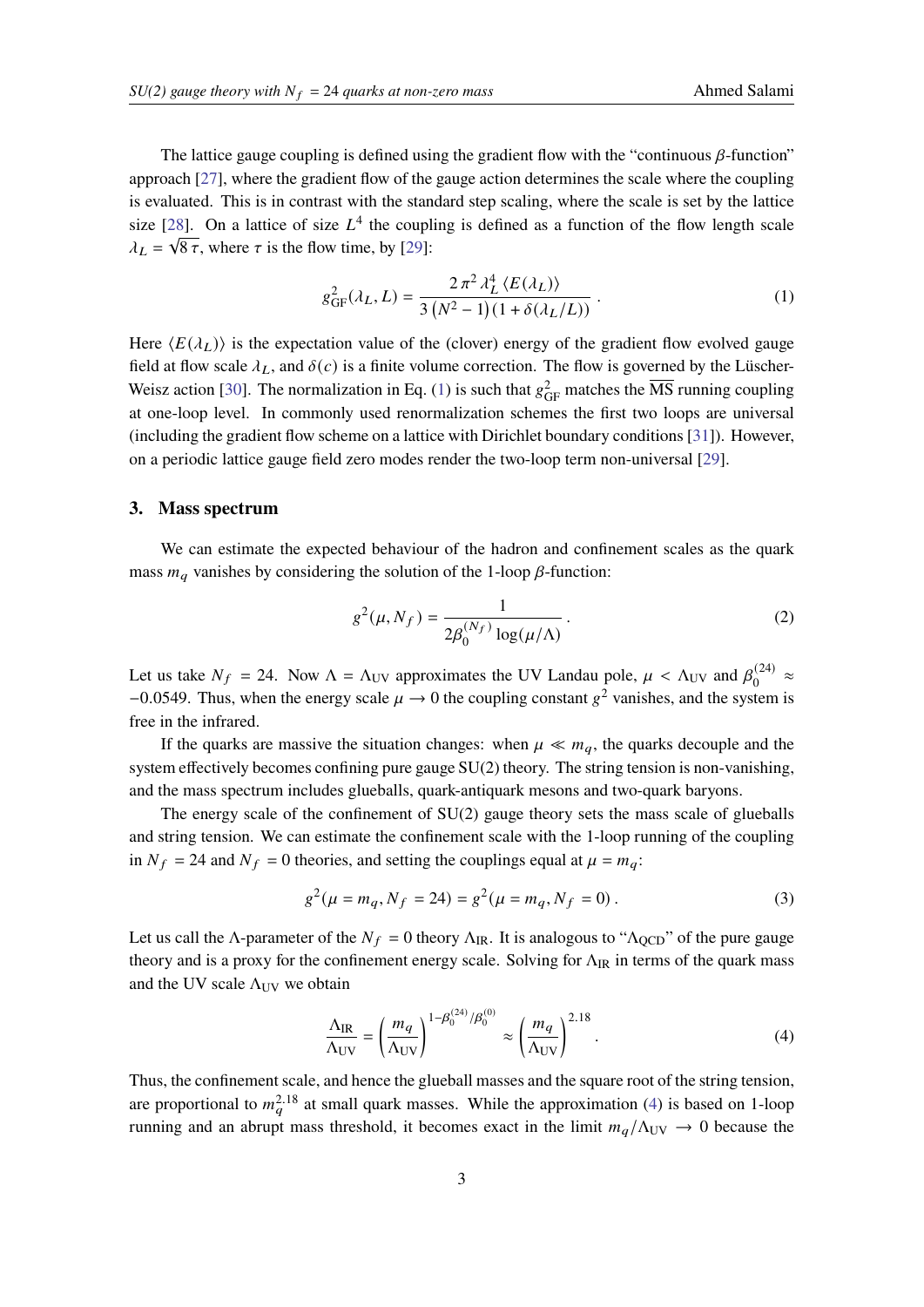<span id="page-3-1"></span>

**Figure 1:** Left: The expected hadron mass scale  $2m_q$  and the approximations of the confinement scale, Eq. [\(4\)](#page-2-1) and evolution of Eq. [\(5\)](#page-3-0). *Right:* The pseudoscalar mass  $m<sub>\pi</sub>$  and the square root of string tension  $\sigma^{1/2}$ as functions of  $m_q$ . The data is measured from lattices of size  $48^4$ .

coupling near  $\mu = m_q$  will be small, and the small coupling region dominates the evolution of the scale.

On the other hand, because  $m_a/\Lambda_{\rm IR}$  grows as  $m_a$  decreases, the 2-quark hadrons are effectively "heavy quark" systems with masses  $m_{\text{Hadron}} \approx 2m_q$ .

A more accurate estimation of the confinement scale can be obtained with the massive  $\beta$ - and  $\gamma$ -functions:

<span id="page-3-0"></span>
$$
\frac{dg^2}{d\log(\lambda)} = -\beta(g^2, \lambda m) , \qquad \frac{d\log(m)}{d\log(\lambda)} = \gamma(g^2, \lambda m) .
$$
 (5)

Here  $\lambda$  is the length scale where coupling and mass are evaluated. We use the background field momentum subtraction (BF-MOM) scheme at 2 loops [\[32,](#page-8-6) [33\]](#page-8-7), and evolve the equations by setting  $m_q$  at the initial scale  $\lambda = 1/(2m_{q,0})$  and evolve the equations to UV and IR. The resulting  $\Lambda_{IR}/\Lambda_{UV}$  is shown in Fig. [1](#page-3-1) as a function of  $m_{a,0}/\Lambda_{UV}$ . We observe that this result agrees with the approximation [\(4\)](#page-2-1) at small  $m_q$ , but deviates from it substantially at larger  $m_q$  when the mass threshold effects and higher order corrections affect the result significantly.

In Fig. [2](#page-4-0) we show the masses of pseudoscalar  $(\pi)$  and vector ( $\rho$ ) meson, measured from different volumes and using three different bare inverse lattice couplings  $\beta_L$ . The hadron masses are very close to the  $2m_q$ -line at all  $\beta_L$  and  $\pi$  and  $\rho$  are in practice degenerate. There is a clear finite volume effect at small  $m_q$ , but the behaviour of the data makes it very plausible that the  $m_{\text{Hadron}} \approx 2m_q$ behaviour remains valid in the limit  $m_q \to 0$  in infinite volume.

In order to characterise the confinement scale, we attempted to measure the string tension and scalar and tensor glueball masses with standard methods. However, the confinement scale turns out to be very small, and we could not obtain meaningful results for the glueball masses and only an upper limit for the string tension  $\sigma$  (for details, see ref. [\[17\]](#page-7-6)). On the right panel of Fig. [1](#page-3-1) we show the measurements of  $a m_{\pi}$  and  $a \sqrt{\sigma}$ , and compare with the expected scaling on the left panel. The meson masses obey the scaling well, and the string tension is also It should be noted that on the left the quark masses are up to order  $\Lambda_{UV}$ , the Landau pole. This domain cannot be reached in lattice simulations, and thus the lattice data corresponds to the left hand corner of the scaling plot. We have arbitrarily related  $a\Lambda_{UV} = 24$  here.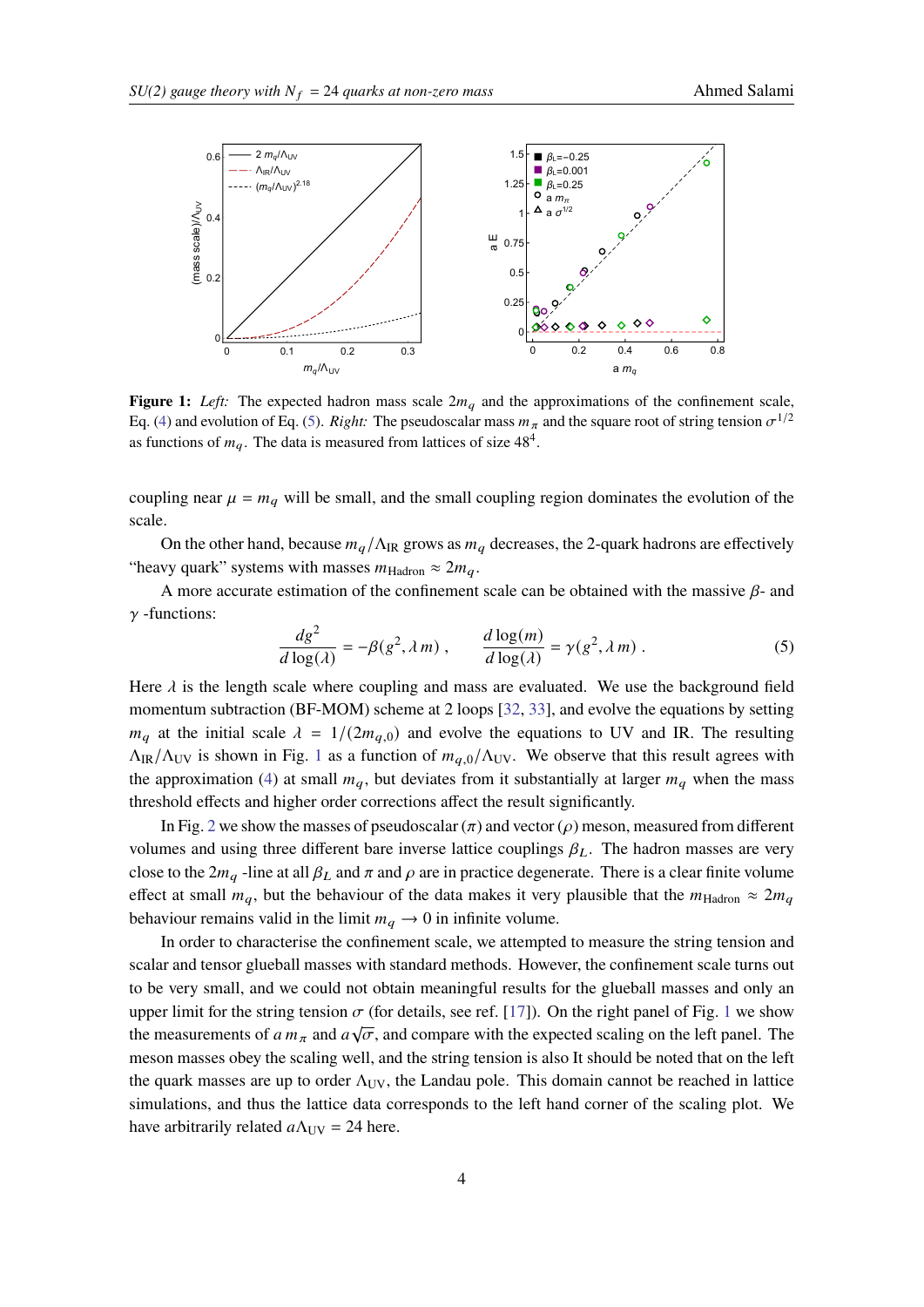<span id="page-4-0"></span>

**Figure 2:** The pseudoscalar meson mass  $m_\pi$  (left) and the vector meson mass  $m_\rho$  (right) as functions of the quark mass  $m_q$  for  $\beta_L = -0.25, 0.001, 0.25$ . The colours (black,purple,green) are used to distinguish between different values of  $\beta$  and symbols (circle,triangle,diamond) are used to distinguish the different system sizes.

<span id="page-4-1"></span>

**Figure 3:** Left: The 2-loop perturbative evolution of the couplings  $g^2$  as functions of the length scale  $\lambda$ , obtained by integrating Eqs. [\(5\)](#page-3-0) with varying initial value at  $2m_0\lambda = 1$ . To illustrate the asymptotic behaviour, pure gauge ( $N_f = 0$ ) and massless  $N_f = 24$  evolution have been matched with the massive evolution. The small circles denote points where the coupling evolves when scale is changed by an order of magnitude. *Right:* The gradient flow data (black, blue and red error bands) as functions of  $2 m<sub>q</sub> \lambda<sub>L</sub> r<sub>s</sub>$ , where  $m<sub>q</sub>$  is the PCAC quark mass and  $r_s = 1/3$ , superimposed on the perturbative curves.

# **4. Running coupling**

We obtain the 2-loop perturbative evolution of the coupling with the renormalization group equations [\(5\)](#page-3-0). The initial conditions are set by giving a set of values for  $g^2(\lambda = 1/(2m_0))$ . The resulting curves are shown in Fig. [3.](#page-4-1) It is evident that the coupling grows both at IR and UV ends, and that it asymptotically matches the pure gauge (IR) and massless  $N_f = 24$  (UV) behaviour.

The coupling is measured with the "continuous  $\beta$ -function" gradient flow method as described in section [2.](#page-1-0) The gradient flow coupling measurement is done with lattices of size  $V = L<sup>4</sup>$ ,  $L = 48a$ , with smaller volumes used for finite size analysis.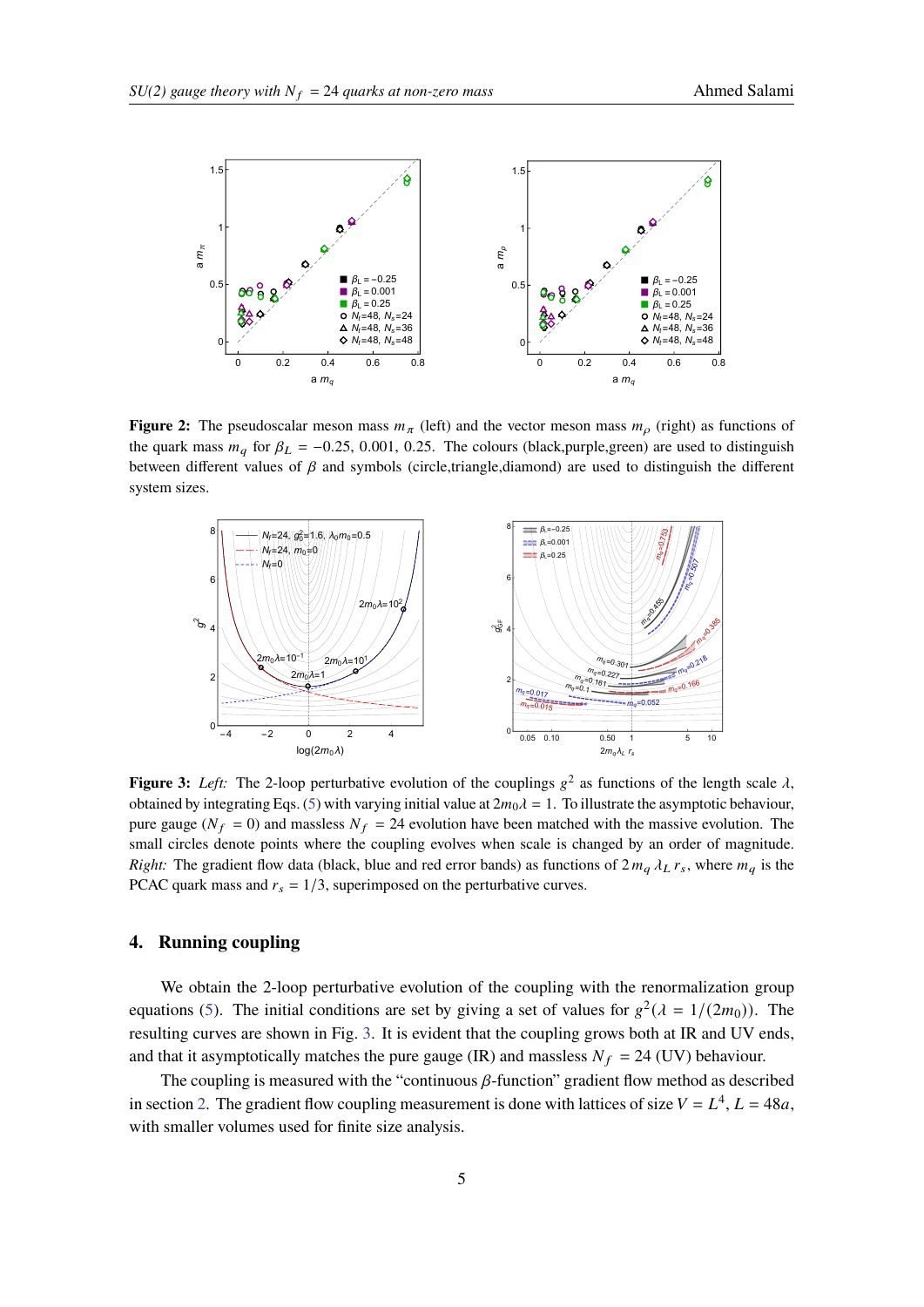<span id="page-5-0"></span>

**Figure 4:** The measured gradient flow running couplings (green bands), obtained on a  $V = (48a)^4$  lattice at  $\beta \in \{0.25, 0.001\}$  at three quark masses  $m_q$ , to which two-loop running coupling is fitted (solid black line). The gradient flow length scale  $\lambda_L$  is shown in interval  $\lambda_L/a \in [4.8, 24]$ . In comparison, the matched pure gauge SU(2) (blue dotted line) and  $N_f = 24$   $m_q = 0$  (red dashed line) couplings are also shown.

Fig. [4](#page-5-0) includes examples of  $g_{GF}^2(\lambda_L)$  at tree different values of  $m_q$  for  $\beta_L \in 0.25, 0.01$ . The switch from the "heavy quark" (left column) to the "light quark" behaviour (right column) is evident also on the lattice. We compare the results with the 2-loop perturbation theory by fitting  $g_0^2$  and  $\lambda_0 m_0$  to match  $g_{GF}^2$ . In effect, the fit procedure achieves the relative multiplicative renormalization between  $\lambda m_0$  in BF-MOM scheme and  $\lambda_L m_a$  as measured from the lattice.

It turns out that the relative renormalization of  $\lambda m$  between lattice and BF-MOM schemas is roughly constant in our range of masses. Indeed, in Fig. [4](#page-5-0) we plot all measurements of  $g_{GF}^2$  against  $2m_q\lambda_L/3$ , overlaid with the perturbative  $g^2$  from Fig. [3.](#page-4-1) Besides the factor of 1/3 there are no fitted parameters. The lattice data follows the 2-loop perturbative curves remarkably well, independent of the value of  $\beta_L$ . There are cases where simulation results with different  $\beta_L$  and  $m_q$  fall on curves which are very close to each other. Since different values of  $\beta_L$  correspond to different lattice spacings, this demonstrates that the results scale when lattice spacing is varied. In contrast to the asymptotically free lattice QCD, the lattice spacing becomes smaller when  $\beta_L$  is decreased, and the theory does not have a continuum limit because of the UV Landau pole. For details we refer to ref. [\[21\]](#page-7-4).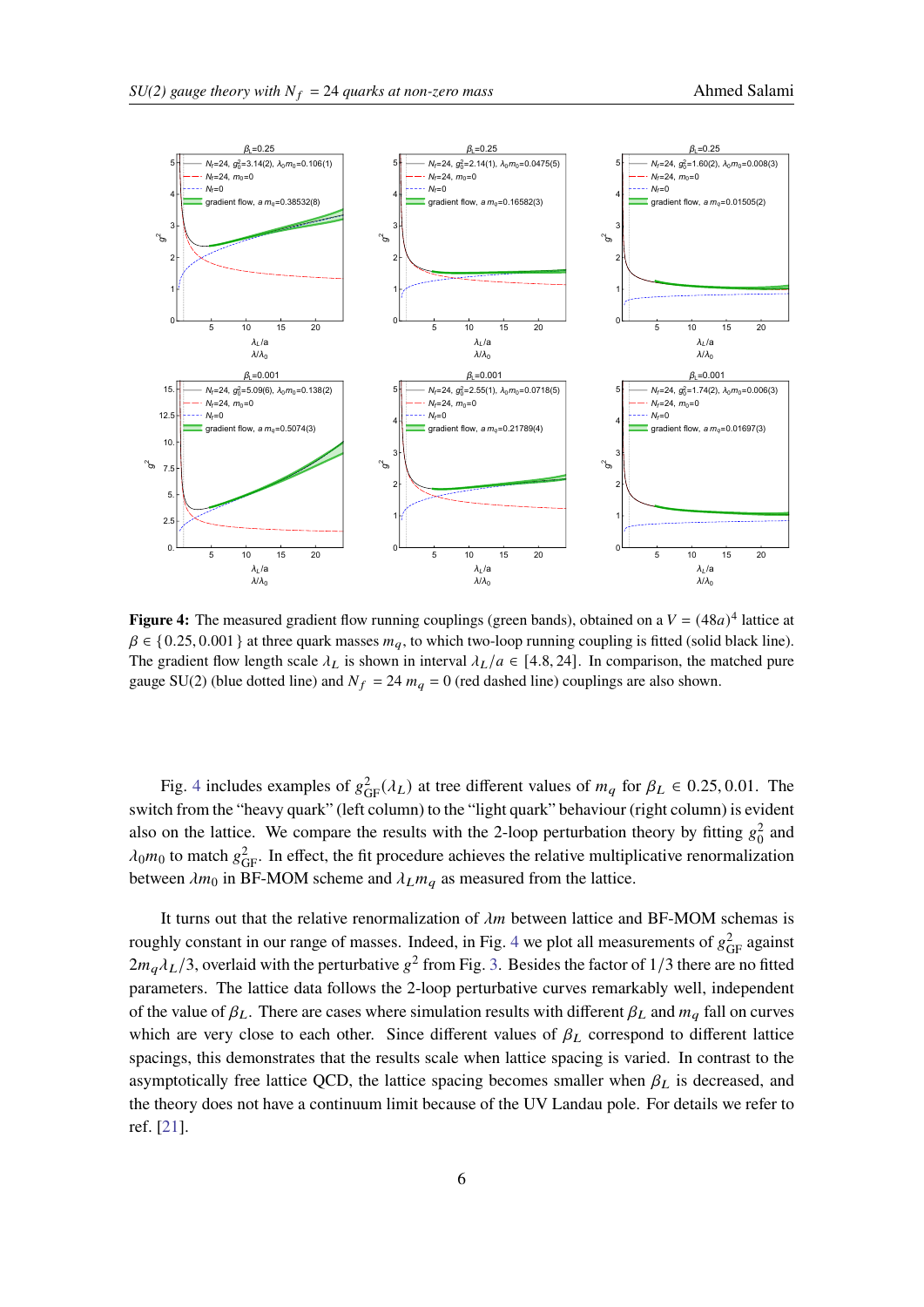### **5. Conclusions**

 $SU(2)$  gauge theory with  $N_f = 24$  quarks provides an interesting test case for studying decoupling of quarks. At energy scales  $\mu \gg m$  the coupling grows with the energy, reaching the UV Landau pole, whereas at  $\mu \ll m$  the system behaves as pure gauge SU(2) theory where coupling decreases when energy grows. We demonstrate clear non-perturbative evidence of this behaviour and the quark decoupling at energy scale  $\mu \sim m$ . These features have consequences for the physical excitation spectrum as the quark mass is varied, and we have presented scaling laws describing the hadron mass and the confinement scale behaviour as functions of the quark mass. These results provide a consistent non-perturbative description of the behaviour of the theory from IR to UV scales.

#### **Acknowledgements**

We acknowledge the support of the Academy of Finland grants 308791, 310130 and 320123, and CSC – IT Center for Science, Finland, for generous computational resources.

## **References**

- <span id="page-6-0"></span>[1] F. Sannino and K. Tuominen, Phys. Rev. D **71** (2005), 051901 doi[:10.1103/PhysRevD.71.051901](https://doi.org/10.1103/PhysRevD.71.051901) [arXiv[:hep-ph/0405209](https://arxiv.org/abs/hep-ph/0405209) [hep-ph]].
- [2] C. T. Hill and E. H. Simmons, Phys. Rept. **381** (2003), 235-402 [erratum: Phys. Rept. **390** (2004), 553-554] doi[:10.1016/S0370-1573\(03\)00140-6](https://doi.org/10.1016/S0370-1573(03)00140-6) [arXiv[:hep-ph/0203079](https://arxiv.org/abs/hep-ph/0203079) [hep-ph]].
- [3] D. D. Dietrich, F. Sannino and K. Tuominen, Phys. Rev. D **72** (2005), 055001 doi[:10.1103/PhysRevD.72.055001](https://doi.org/10.1103/PhysRevD.72.055001) [arXiv[:hep-ph/0505059](https://arxiv.org/abs/hep-ph/0505059) [hep-ph]].
- <span id="page-6-1"></span>[4] A. Arbey, G. Cacciapaglia, H. Cai, A. Deandrea, S. Le Corre and F. Sannino, Phys. Rev. D **95** (2017) no.1, 015028 doi[:10.1103/PhysRevD.95.015028](https://doi.org/10.1103/PhysRevD.95.015028) [arXiv[:1502.04718](https://arxiv.org/abs/1502.04718) [hep-ph]].
- <span id="page-6-2"></span>[5] T. Karavirta, J. Rantaharju, K. Rummukainen and K. Tuominen, JHEP **05** (2012), 003 doi[:10.1007/JHEP05\(2012\)003](https://doi.org/10.1007/JHEP05(2012)003) [arXiv[:1111.4104](https://arxiv.org/abs/1111.4104) [hep-lat]].
- [6] V. Leino, J. Rantaharju, T. Rantalaiho, K. Rummukainen, J. M. Suorsa and K. Tuominen, Phys. Rev. D **95** (2017) no.11, 114516 doi[:10.1103/PhysRevD.95.114516](https://doi.org/10.1103/PhysRevD.95.114516) [arXiv[:1701.04666](https://arxiv.org/abs/1701.04666) [hep-lat]].
- [7] V. Leino, K. Rummukainen, J. M. Suorsa, K. Tuominen and S. Tähtinen, Phys. Rev. D **97** (2018) no.11, 114501 doi[:10.1103/PhysRevD.97.114501](https://doi.org/10.1103/PhysRevD.97.114501) [arXiv[:1707.04722](https://arxiv.org/abs/1707.04722) [hep-lat]].
- [8] V. Leino, K. Rummukainen and K. Tuominen, Phys. Rev. D **98** (2018) no.5, 054503 doi[:10.1103/PhysRevD.98.054503](https://doi.org/10.1103/PhysRevD.98.054503) [arXiv[:1804.02319](https://arxiv.org/abs/1804.02319) [hep-lat]].
- <span id="page-6-3"></span>[9] A. Amato, V. Leino, K. Rummukainen, K. Tuominen and S. Tähtinen, [arXiv[:1806.07154](https://arxiv.org/abs/1806.07154) [hep-lat]].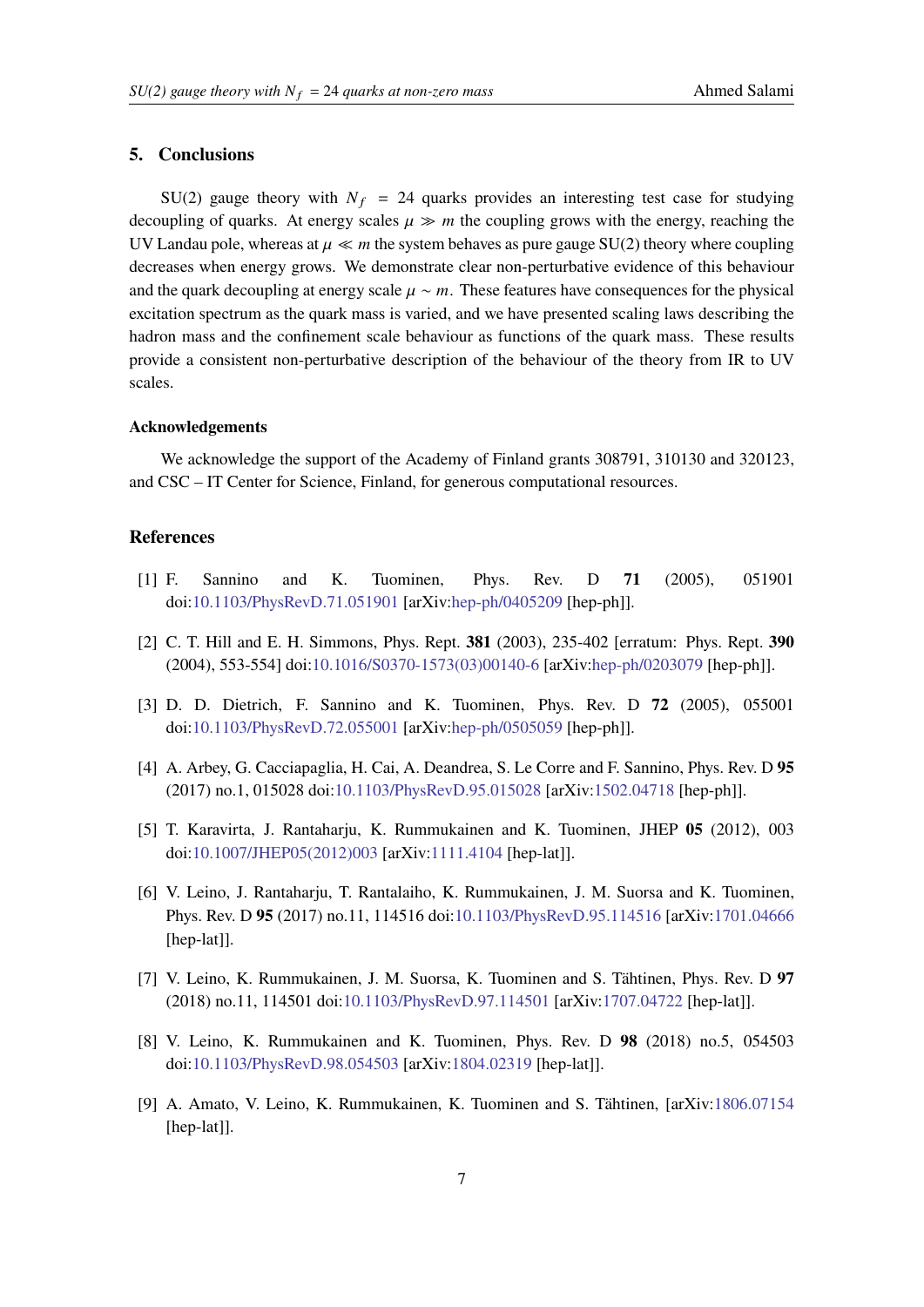- <span id="page-7-0"></span>[10] A. J. Hietanen, J. Rantaharju, K. Rummukainen and K. Tuominen, JHEP **05** (2009), 025 doi[:10.1088/1126-6708/2009/05/025](https://doi.org/10.1088/1126-6708/2009/05/025) [arXiv[:0812.1467](https://arxiv.org/abs/0812.1467) [hep-lat]].
- [11] A. J. Hietanen, K. Rummukainen and K. Tuominen, Phys. Rev. D **80** (2009), 094504 doi[:10.1103/PhysRevD.80.094504](https://doi.org/10.1103/PhysRevD.80.094504) [arXiv[:0904.0864](https://arxiv.org/abs/0904.0864) [hep-lat]].
- [12] L. Del Debbio, A. Patella and C. Pica, Phys. Rev. D **81** (2010), 094503 doi[:10.1103/PhysRevD.81.094503](https://doi.org/10.1103/PhysRevD.81.094503) [arXiv[:0805.2058](https://arxiv.org/abs/0805.2058) [hep-lat]].
- [13] L. Del Debbio, B. Lucini, A. Patella, C. Pica and A. Rago, Phys. Rev. D **80** (2009), 074507 doi[:10.1103/PhysRevD.80.074507](https://doi.org/10.1103/PhysRevD.80.074507) [arXiv[:0907.3896](https://arxiv.org/abs/0907.3896) [hep-lat]].
- [14] L. Del Debbio, B. Lucini, A. Patella, C. Pica and A. Rago, Phys. Rev. D **82** (2010), 014509 doi[:10.1103/PhysRevD.82.014509](https://doi.org/10.1103/PhysRevD.82.014509) [arXiv[:1004.3197](https://arxiv.org/abs/1004.3197) [hep-lat]].
- [15] F. Bursa, L. Del Debbio, D. Henty, E. Kerrane, B. Lucini, A. Patella, C. Pica, T. Pickup and A. Rago, Phys. Rev. D **84** (2011), 034506 doi[:10.1103/PhysRevD.84.034506](https://doi.org/10.1103/PhysRevD.84.034506) [arXiv[:1104.4301](https://arxiv.org/abs/1104.4301) [hep-lat]].
- [16] T. DeGrand, Y. Shamir and B. Svetitsky, Phys. Rev. D **83** (2011), 074507 doi[:10.1103/PhysRevD.83.074507](https://doi.org/10.1103/PhysRevD.83.074507) [arXiv[:1102.2843](https://arxiv.org/abs/1102.2843) [hep-lat]].
- <span id="page-7-6"></span>[17] J. Rantaharju, T. Rantalaiho, K. Rummukainen and K. Tuominen, Phys. Rev. D **93** (2016) no.9, 094509 doi[:10.1103/PhysRevD.93.094509](https://doi.org/10.1103/PhysRevD.93.094509) [arXiv[:1510.03335](https://arxiv.org/abs/1510.03335) [hep-lat]].
- <span id="page-7-1"></span>[18] L. Del Debbio, B. Lucini, A. Patella, C. Pica and A. Rago, Phys. Rev. D **93** (2016) no.5, 054505 doi[:10.1103/PhysRevD.93.054505](https://doi.org/10.1103/PhysRevD.93.054505) [arXiv[:1512.08242](https://arxiv.org/abs/1512.08242) [hep-lat]].
- <span id="page-7-2"></span>[19] V. Leino, T. Rindlisbacher, K. Rummukainen, F. Sannino and K. Tuominen, Phys. Rev. D **101** (2020) no.7, 074508 doi[:10.1103/PhysRevD.101.074508](https://doi.org/10.1103/PhysRevD.101.074508) [arXiv[:1908.04605](https://arxiv.org/abs/1908.04605) [hep-lat]].
- <span id="page-7-3"></span>[20] J. Rantaharju, T. Rindlisbacher, K. Rummukainen, A. Salami and K. Tuominen, [arXiv[:2108.10630](https://arxiv.org/abs/2108.10630) [hep-lat]].
- <span id="page-7-4"></span>[21] T. Rindlisbacher, K. Rummukainen, A. Salami and K. Tuominen, [arXiv[:2110.13882](https://arxiv.org/abs/2110.13882) [heplat]].
- <span id="page-7-5"></span>[22] S. Capitani, S. Durr and C. Hoelbling, JHEP **11** (2006), 028 doi[:10.1088/1126-](https://doi.org/10.1088/1126-6708/2006/11/028) [6708/2006/11/028](https://doi.org/10.1088/1126-6708/2006/11/028) [arXiv[:hep-lat/0607006](https://arxiv.org/abs/hep-lat/0607006) [hep-lat]].
- <span id="page-7-7"></span>[23] R. C. Brower, T. Ivanenko, A. R. Levi and K. N. Orginos, Nucl. Phys. B **484** (1997), 353-374 doi[:10.1016/S0550-3213\(96\)00579-2](https://doi.org/10.1016/S0550-3213(96)00579-2) [arXiv[:hep-lat/9509012](https://arxiv.org/abs/hep-lat/9509012) [hep-lat]].
- <span id="page-7-8"></span>[24] A. Hasenfratz and T. A. DeGrand, Phys. Rev. D **49** (1994), 466-473 doi[:10.1103/PhysRevD.49.466](https://doi.org/10.1103/PhysRevD.49.466) [arXiv[:hep-lat/9304001](https://arxiv.org/abs/hep-lat/9304001) [hep-lat]].
- <span id="page-7-9"></span>[25] T. Blum, C. E. DeTar, U. M. Heller, L. Karkkainen, K. Rummukainen and D. Toussaint, Nucl. Phys. B **442** (1995), 301-316 doi[:10.1016/0550-3213\(95\)00137-9](https://doi.org/10.1016/0550-3213(95)00137-9) [arXiv[:hep-lat/9412038](https://arxiv.org/abs/hep-lat/9412038) [hep-lat]].